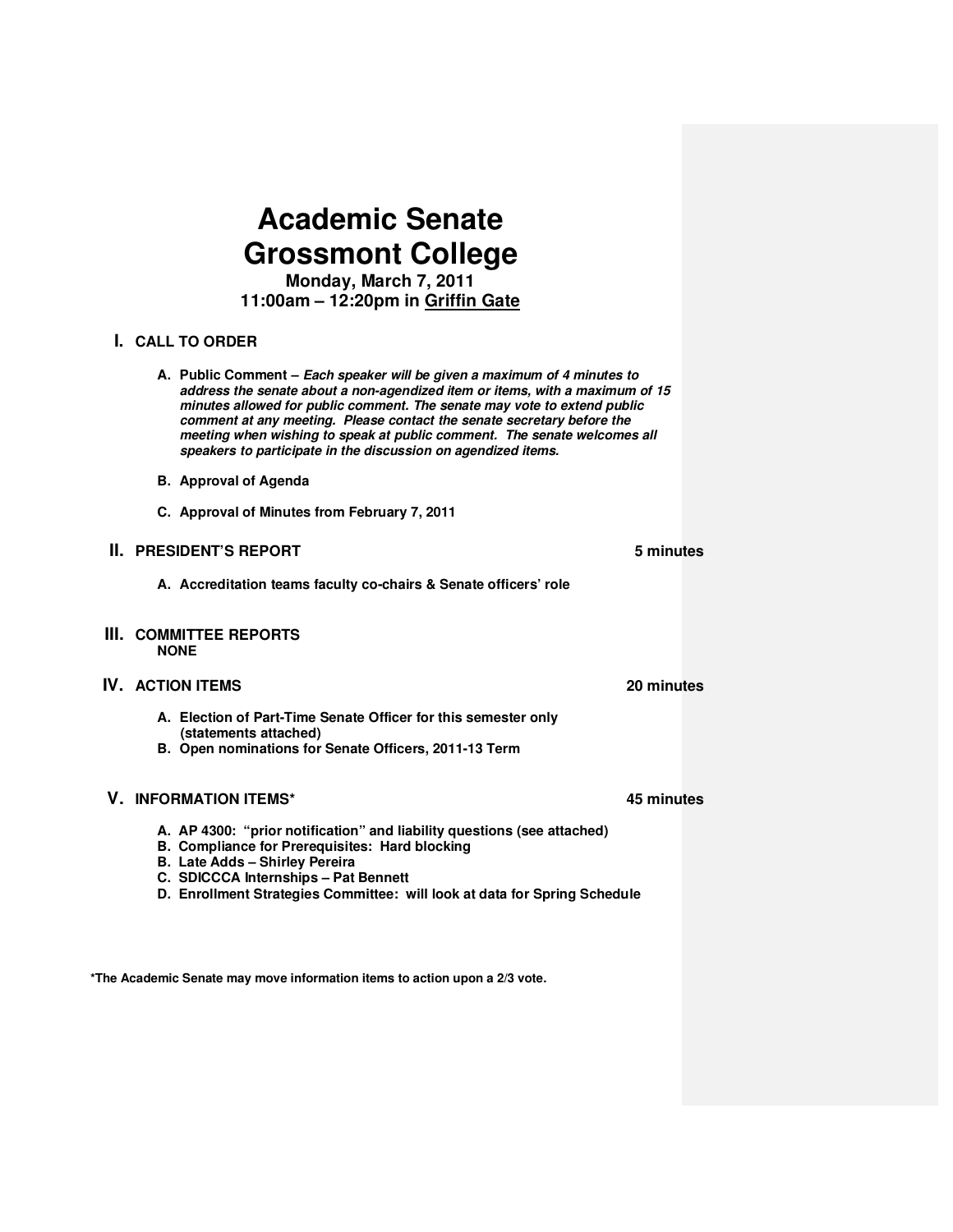### **ACTION ITEM A 3/7/11**

#### *Part-Time Senate Officer Candidates (this semester only):*

#### Michael Lambe, Math Department

I am currently a member of the Senate and of the Senate's Part-Time Issues Committee. I have approximately 46 years of teaching experience. I served the Grossmont Union High School District as the Monte Vista H.S. Math Department Chair and the District as the Mathematics Council Chair for 35 years. During that time I served on many district committees dealing with some of the same issues that we as instructors face here at Grossmont College - working conditions, curriculum, scheduling, SLO's, and professional standards.

I believe that the 30+ years that I have been teaching here at the College as a part-time instructor and my experiences from the past would enable me to provide insight that would serve the needs of both the parttime faculty and the college itself.

#### David Milroy, Foreign Language Department

As a PT French instructor at Grossmont College since 1990, I have been a PT senator for the past five years and an advocate for PT faculty issues since the late 90's. It is imperative that PT faculty concerns be addressed in the senate and in all committees which deal with the issues facing us: academic freedom, office hours, involvement in college governance and equal participation in the college and our departments.

Communication among PT faculty will help bring these issues to the table and hopefully I will be able to bring a stronger PT voice to the senate, the administration and the Board of Trustees. As co-founder of the California Community College Academic Senate PT Faculty caucus, I am pleased to see increased representation of PT issues at the senate level in all of California's community colleges.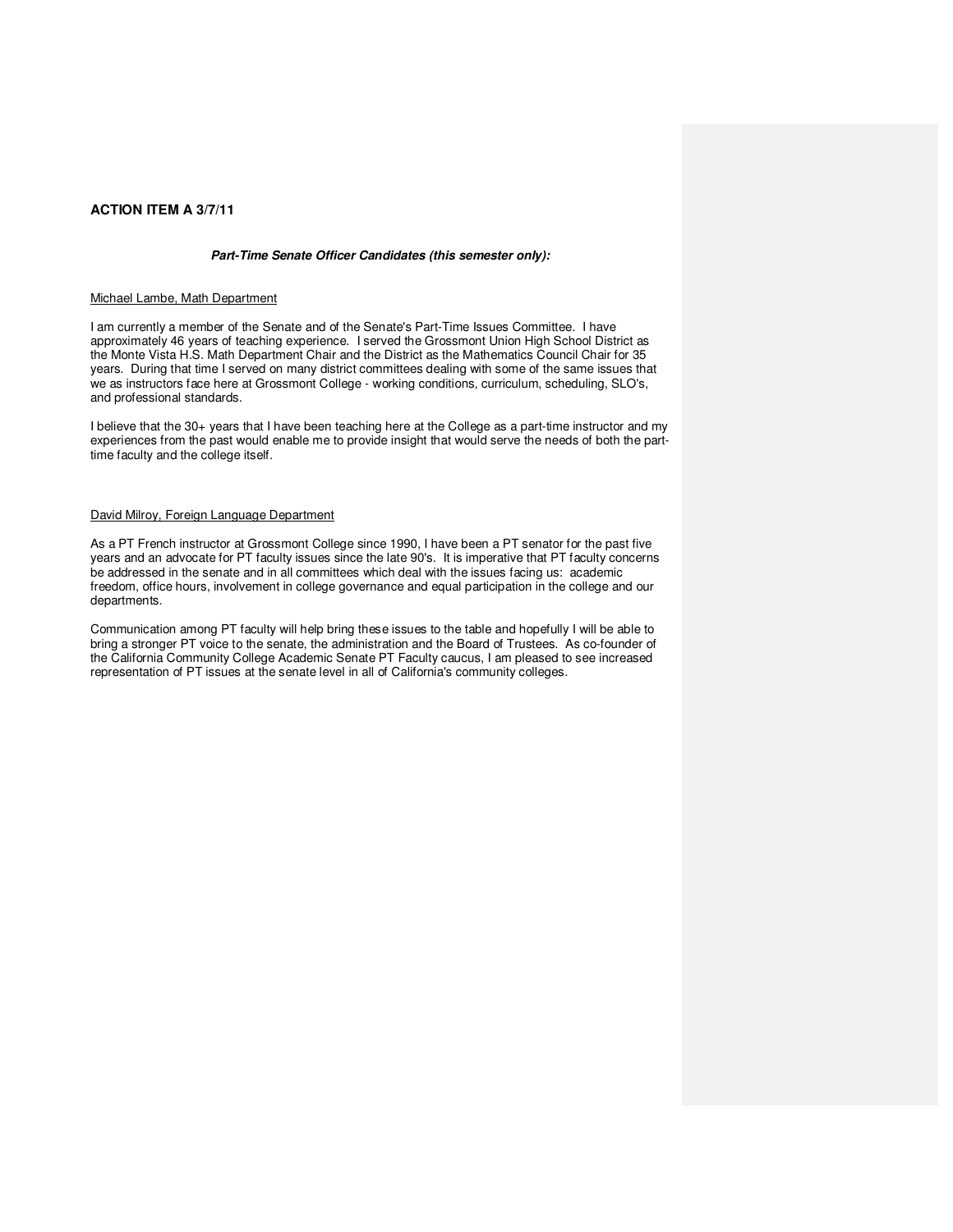# **Information Item A– 3/07/11**

# **AP 4300 Instructional Field Trips and Other Student Travel**

Reference: *Title 5, Section 55220*

Date Issued:

Instructional field trips are defined to include class field trips, field courses, and team or performing arts events, as well as sessions at off-campus alternate meeting locations that are associated with scheduled courses.

Other student travel is defined to include co-curricular activities such as clubs or student groups and participation as individuals in conferences, retreats, and meetings.

Out-of-state student travel requires governing board approval.

#### **Instructional Field Trips**

- A signed off-campus activity form should be on file for all pre-scheduled games or events.
- Unscheduled or impromptu local off-campus activities (the possibility of which are outlined in the course syllabus) require prior notification to the appropriate administrator whenever possible.
- Signed field trip waiver forms are required for each participant. Following the event, original field trip waiver forms must be kept on file in the Dean's Office.
- A copy of each field trip form must remain in the possession of the trip leader until after the event. Following the event, original field trip waiver forms must be kept on file in the Dean's Office.
- For all regularly- scheduled class field trips, the instructor must provide an alternate assignment for all students unable to attend the off-campus activity. Field courses, team or performing arts events, and courses scheduled at alternative meeting locations are exempt from this requirement.

#### **Other Student Travel**

- All students must complete the "Student Travel Approval Form" no later than four weeks prior to the intended travel, unless they have a waiver from the Vice President Student Services.
- All students must fill out a travel waiver form.
- It is expected that students will be accompanied by either a faculty or staff advisor when traveling unless a waiver has been granted by the Vice President Student Services.
- Faculty or staff accompanying students when traveling are expected to complete the travel approval process at each college prior to the travel. Note: If travel with students is out-ofstate, then faculty or staff advisors will need to complete this process two months prior to the scheduled travel due to necessary Board approval.
- During travel, students are expected to comply with the GCCCD Student Code of Conduct and to follow all directives given by the advisor(s)...

**Formatted:** Bullets and Numbering